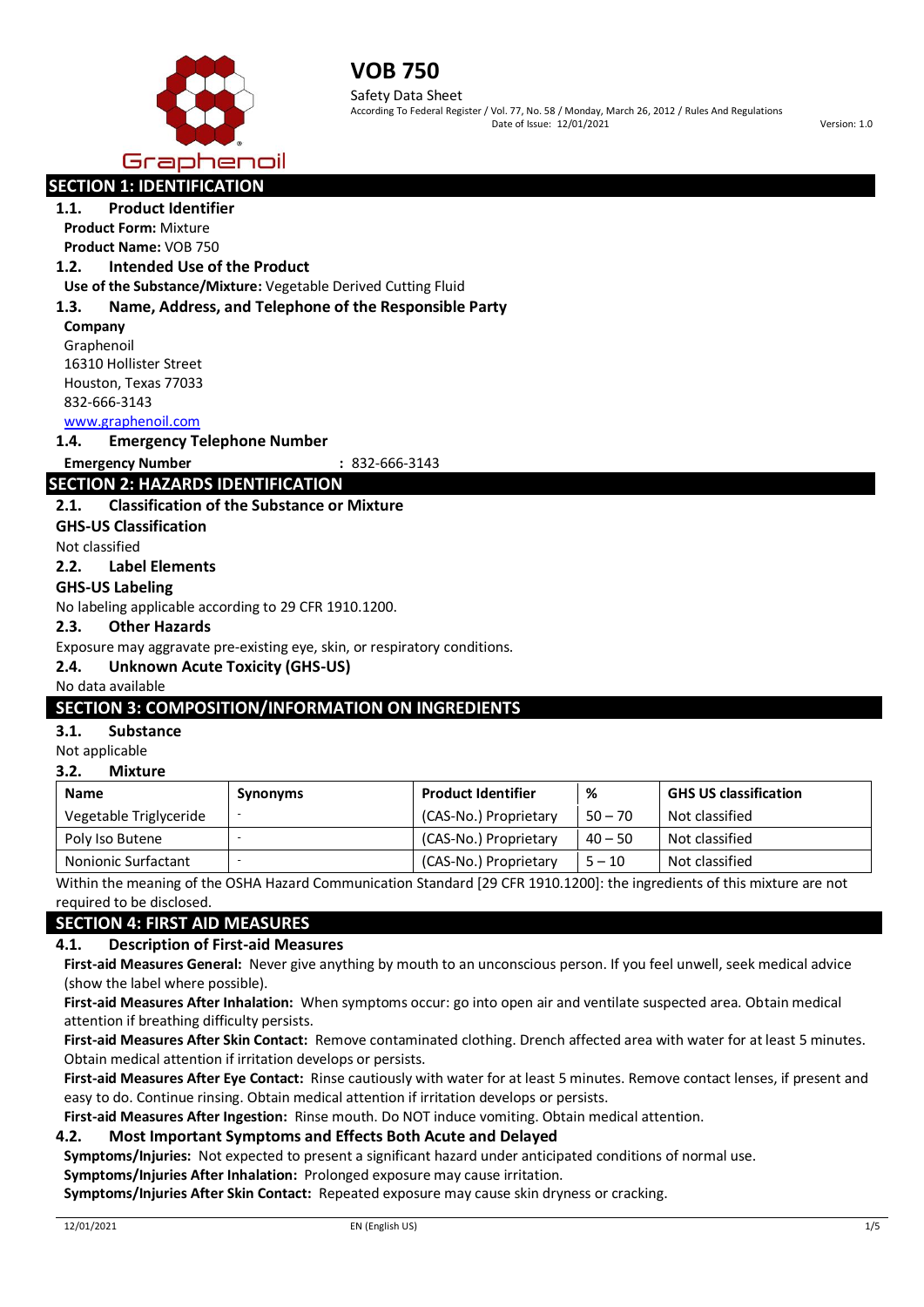Safety Data Sheet

According to Federal Register / Vol. 77, No. 58 / Monday, March 26, 2012 / Rules and Regulations

**Symptoms/Injuries After Eye Contact:** May cause slight irritation to eyes.

**Symptoms/Injuries After Ingestion:** Ingestion may cause adverse effects.

**Chronic Symptoms:** Repeated or prolonged skin contact may cause dermatitis and defatting.

# **4.3. Indication of Any Immediate Medical Attention and Special Treatment Needed**

If exposed or concerned, get medical advice and attention. If medical advice is needed, have product container or label at hand. Note: High Pressure Applications—Injections through the skin resulting from contact with the product at high pressure constitute a major medical emergency. Injuries may not ap-pear serious, but high pressure may force the product considerable distances along tissue planes.

# **SECTION 5: FIRE-FIGHTING MEASURES**

### **5.1. Extinguishing Media**

**Suitable Extinguishing Media:** Water spray, fog, carbon dioxide (CO2), alcohol-resistant foam, or dry chemical. **Unsuitable Extinguishing Media:** Do not use a heavy water stream. Use of heavy stream of water may spread fire.

### **5.2. Special Hazards Arising From the Substance or Mixture**

**Fire Hazard:** Not considered flammable but may burn at high temperatures.

**Explosion Hazard:** Product is not explosive.

**Reactivity:** Hazardous reactions will not occur under normal conditions.

### **5.3. Advice for Firefighters**

**Precautionary Measures Fire:** Exercise caution when fighting any chemical fire.

**Firefighting Instructions:** Use water spray or fog for cooling exposed containers.

**Protection During Firefighting:** Do not enter fire area without proper protective equipment, including respiratory protection. **Hazardous Combustion Products: Carbon oxides (CO, CO<sub>2</sub>). Smoke.** 

# **SECTION 6: ACCIDENTAL RELEASE MEASURES**

# **6.1. Personal Precautions, Protective Equipment and Emergency Procedures**

**General Measures:** Avoid prolonged contact with eyes, skin and clothing. Avoid breathing (vapor, mist, spray).

### **6.1.1. For Non-Emergency Personnel**

**Protective Equipment:** Use appropriate personal protective equipment (PPE).

**Emergency Procedures:** Evacuate unnecessary personnel.

### **6.1.2. For Emergency Personnel**

**Protective Equipment:** Equip cleanup crew with proper protection.

**Emergency Procedures:** Upon arrival at the scene, a first responder is expected to recognize the presence of dangerous goods, protect oneself and the public, secure the area, and call for the assistance of trained personnel as soon as conditions permit. Ventilate area.

### **6.2. Environmental Precautions**

Prevent entry to sewers and public waters.

# **6.3. Methods and Materials for Containment and Cleaning Up**

**For Containment:** Contain any spills with dikes or absorbents to prevent migration and entry into sewers or streams. **Methods for Cleaning Up:** Clean up spills immediately and dispose of waste safely. Transfer spilled material to a suitable container for disposal. Contact competent authorities after a spill.

# **6.4. Reference to Other Sections**

See Section 8 for exposure controls and personal protection and Section 13 for disposal considerations.

# **SECTION 7: HANDLING AND STORAGE**

# **7.1. Precautions for Safe Handling**

**Precautions for Safe Handling:** Wash hands and other exposed areas with mild soap and water before eating, drinking or smoking and when leaving work. Avoid prolonged contact with eyes, skin and clothing. Avoid breathing vapors, mist, spray. **Hygiene Measures:** Handle in accordance with good industrial hygiene and safety procedures.

# **7.2. Conditions for Safe Storage, Including Any Incompatibilities**

**Technical Measures:** Comply with applicable regulations.

**Storage Conditions:** Keep container closed when not in use. Store in a dry, cool place. Keep/Store away from direct sunlight, extremely high or low temperatures and incompatible materials.

**Incompatible Materials:** Strong acids, strong bases, strong oxidizers.

# **7.3. Specific End Use(s)**

Vegetable Derived Cutting Fluid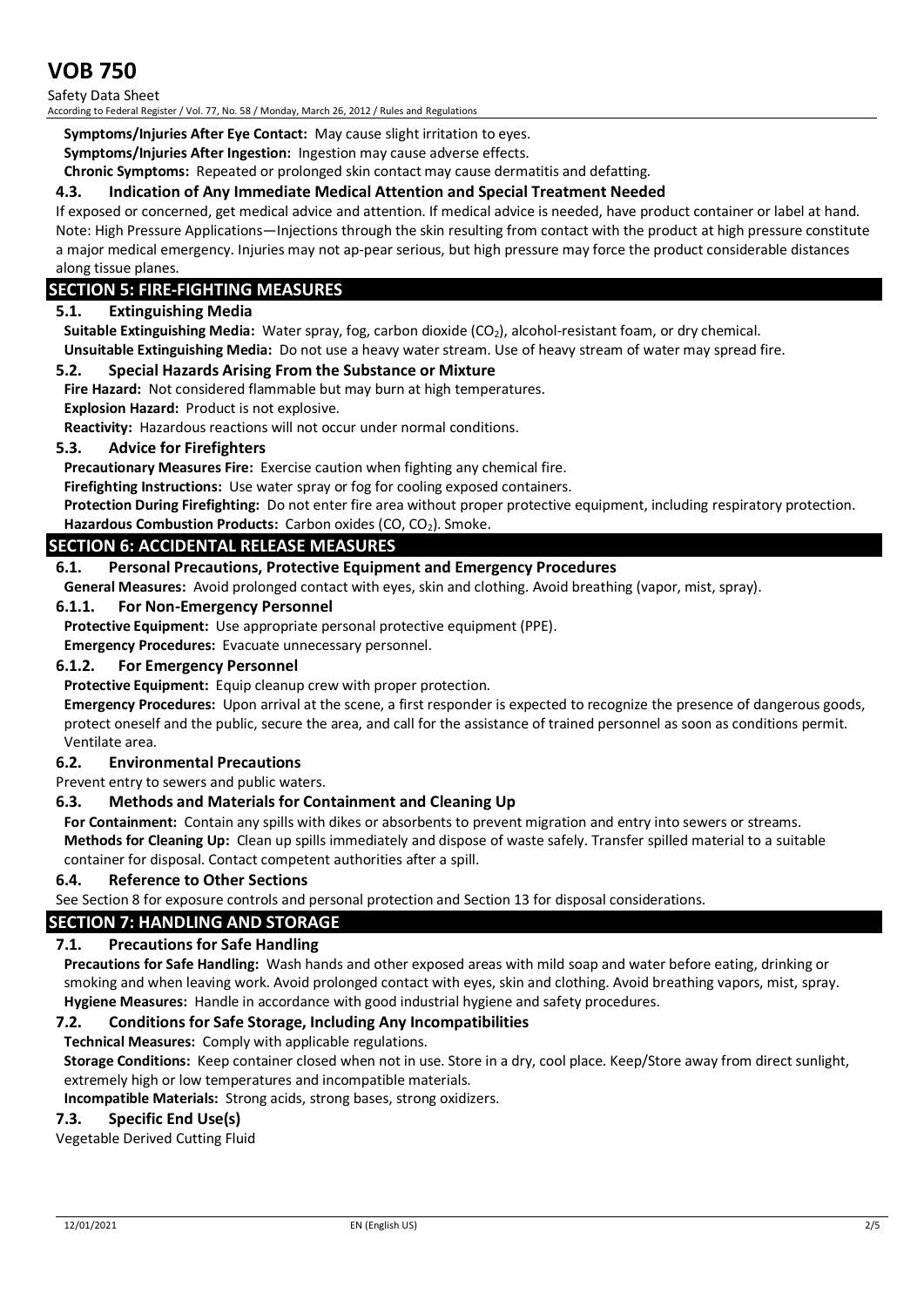Safety Data Sheet According to Federal Register / Vol. 77, No. 58 / Monday, March 26, 2012 / Rules and Regulations

# **SECTION 8: EXPOSURE CONTROLS/PERSONAL PROTECTION**

# **8.1. Control Parameters**

For substances listed in section 3 that are not listed here, there are no established exposure limits from the manufacturer, supplier, importer, or the appropriate advisory agency including: ACGIH (TLV), AIHA (WEEL), NIOSH (REL), or OSHA (PEL).

# **8.2. Exposure Controls**

- **Appropriate Engineering Controls :** Suitable eye/body wash equipment should be available in the vicinity of any potential exposure. Ensure adequate ventilation, especially in confined areas. Ensure all national/local regulations are observed.
- 
- **Personal Protective Equipment :** Gloves. Protective clothing. Protective goggles.



- **Hand Protection :** Wear protective gloves. **Eye and Face Protection :** Chemical safety goggles.
- **Materials for Protective Clothing :** Chemically resistant materials and fabrics.
	-
	-
- **Skin and Body Protection :** Wear suitable protective clothing.
- **Respiratory Protection :** If exposure limits are exceeded or irritation is experienced, approved respiratory protection should be worn. In case of inadequate ventilation, oxygen deficient atmosphere, or where exposure levels are not known wear approved respiratory protection.

**Other Information :** When using, do not eat, drink or smoke.

# **SECTION 9: PHYSICAL AND CHEMICAL PROPERTIES**

| <b>Information on Basic Physical and Chemical Properties</b><br>9.1. |                                       |  |  |
|----------------------------------------------------------------------|---------------------------------------|--|--|
| <b>Physical State</b>                                                | : Liquid                              |  |  |
| Appearance                                                           | : Amber medium viscosity              |  |  |
| Odor                                                                 | : Very low odor                       |  |  |
| <b>Odor Threshold</b>                                                | : No data available                   |  |  |
| рH                                                                   | : No data available                   |  |  |
| <b>Evaporation Rate</b>                                              | : No data available                   |  |  |
| <b>Melting Point</b>                                                 | : No data available                   |  |  |
| <b>Freezing Point</b>                                                | : No data available                   |  |  |
| <b>Boiling Point</b>                                                 | : $650 - 778$ °F (343.33 - 414.44 °C) |  |  |
| <b>Flash Point</b>                                                   | : > 480 °F (248.89 °C) ASTM D-92      |  |  |
| <b>Auto-ignition Temperature</b>                                     | : No data available                   |  |  |
| <b>Decomposition Temperature</b>                                     | : No data available                   |  |  |
| Flammability (solid, gas)                                            | : Not applicable                      |  |  |
| <b>Vapor Pressure</b>                                                | : No data available                   |  |  |
| Relative Vapor Density at 20°C                                       | No data available                     |  |  |
| <b>Relative Density</b>                                              | : No data available                   |  |  |
| <b>Specific Gravity</b>                                              | $: 0.93$ (water = 1)                  |  |  |
| Solubility                                                           | : Water: Negligible                   |  |  |
| <b>Partition Coefficient: N-Octanol/Water</b>                        | : No data available                   |  |  |
| <b>Viscosity</b>                                                     | : No data available                   |  |  |
| <b>Other Information</b><br>9.2.                                     |                                       |  |  |
|                                                                      |                                       |  |  |

# No additional information available

**SECTION 10: STABILITY AND REACTIVITY**

# **10.1. Reactivity**

Hazardous reactions will not occur under normal conditions.

# **10.2. Chemical Stability**

Stable under recommended handling and storage conditions (see section 7).

# **10.3. Possibility of Hazardous Reactions**

Hazardous polymerization will not occur.

# **10.4. Conditions to Avoid**

Direct sunlight, extremely high or low temperatures, and incompatible materials.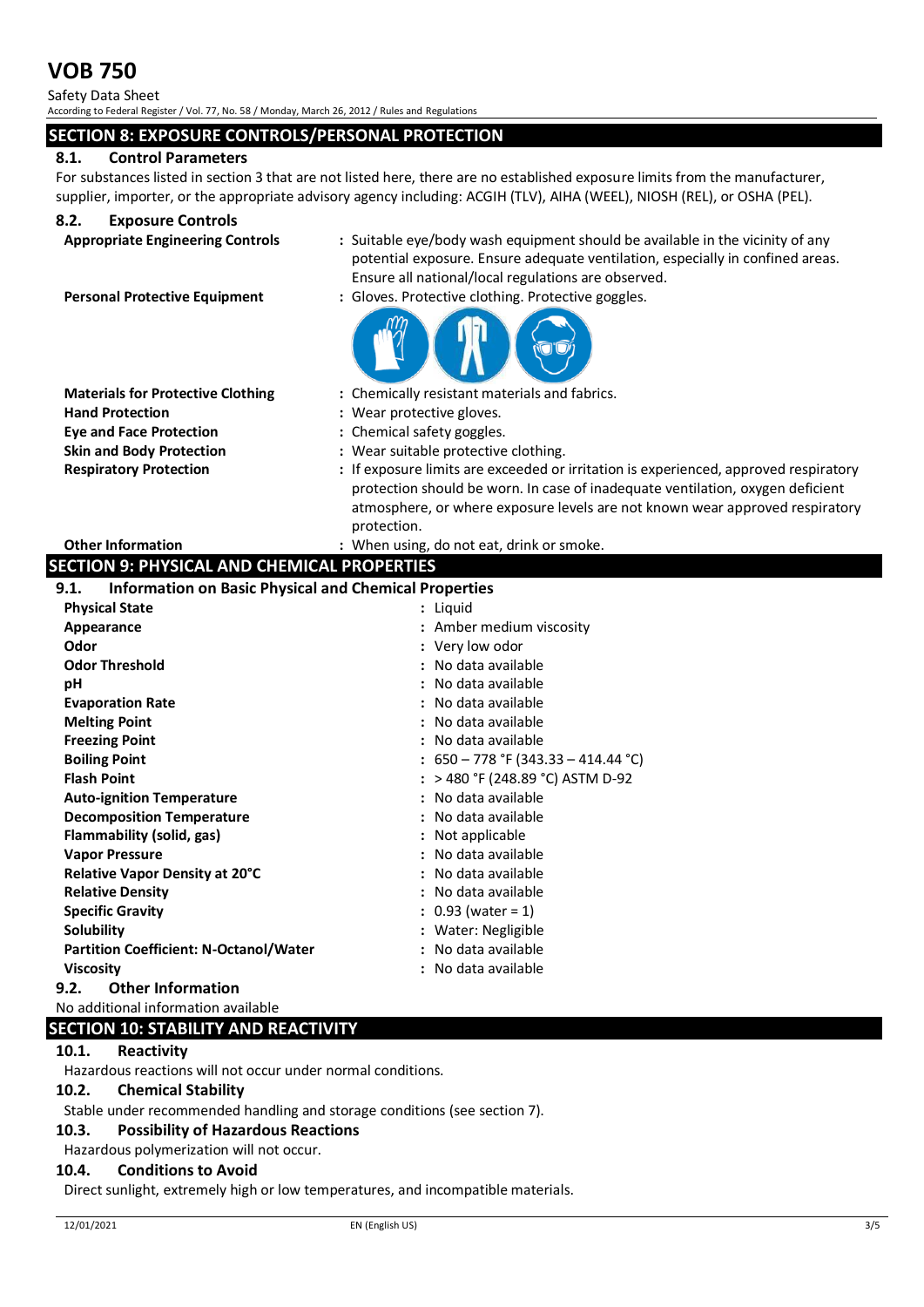Safety Data Sheet According to Federal Register / Vol. 77, No. 58 / Monday, March 26, 2012 / Rules and Regulations

| <b>Incompatible Materials</b><br>10.5. |
|----------------------------------------|
|----------------------------------------|

Strong acids, strong bases, strong oxidizers.

### **10.6. Hazardous Decomposition Products**

Under normal conditions of storage and use, hazardous decomposition products should not be produced.

# **SECTION 11: TOXICOLOGICAL INFORMATION**

#### **11.1. Information on Toxicological Effects**

**Acute Toxicity (Oral):** Not classified

**Acute Toxicity (Dermal):** Not classified **Acute Toxicity (Inhalation):** Not classified

**Skin Corrosion/Irritation:** Not classified

**Serious Eye Damage/Irritation:** Not classified

**Respiratory or Skin Sensitization:** Not classified **Germ Cell Mutagenicity:** Not classified

**Carcinogenicity:** Not classified

**Reproductive Toxicity:** Not classified

**Specific Target Organ Toxicity (Single Exposure):** Not classified

### **Specific Target Organ Toxicity (Repeated Exposure):** Not classified

**Aspiration Hazard:** Not classified

**Symptoms/Injuries After Inhalation:** Prolonged exposure may cause irritation.

**Symptoms/Injuries After Skin Contact:** Repeated exposure may cause skin dryness or cracking.

**Symptoms/Injuries After Eye Contact:** May cause slight irritation to eyes.

**Symptoms/Injuries After Ingestion:** Ingestion may cause adverse effects.

**Chronic Symptoms:** Repeated or prolonged skin contact may cause dermatitis and defatting.

### **SECTION 12: ECOLOGICAL INFORMATION**

**12.1. Toxicity**

**Ecology - General :** Not classified.

### **12.2. Persistence and Degradability**

# **VOB 750 Persistence and Degradability | Not established. 12.3. Bioaccumulative Potential VOB 750 Bioaccumulative Potential** Not established. **12.4. Mobility in Soil** No additional information available **12.5. Other Adverse Effects**

### **Other Information :** Avoid release to the environment.

**SECTION 13: DISPOSAL CONSIDERATIONS**

# **13.1. Waste Treatment Methods**

**Waste Disposal Recommendations:** Dispose of contents/container in accordance with local, regional, national, and international regulations.

**Ecology - Waste Materials:** Avoid release to the environment.

### **SECTION 14: TRANSPORT INFORMATION**

The shipping description(s) stated herein were prepared in accordance with certain assumptions at the time the SDS was authored, and can vary based on a number of variables that may or may not have been known at the time the SDS was issued.

# **14.1. In Accordance with DOT**

Not regulated for transport

### **14.2. In Accordance with IMDG**

Not regulated for transport

### **14.3. In Accordance with IATA**

Not regulated for transport